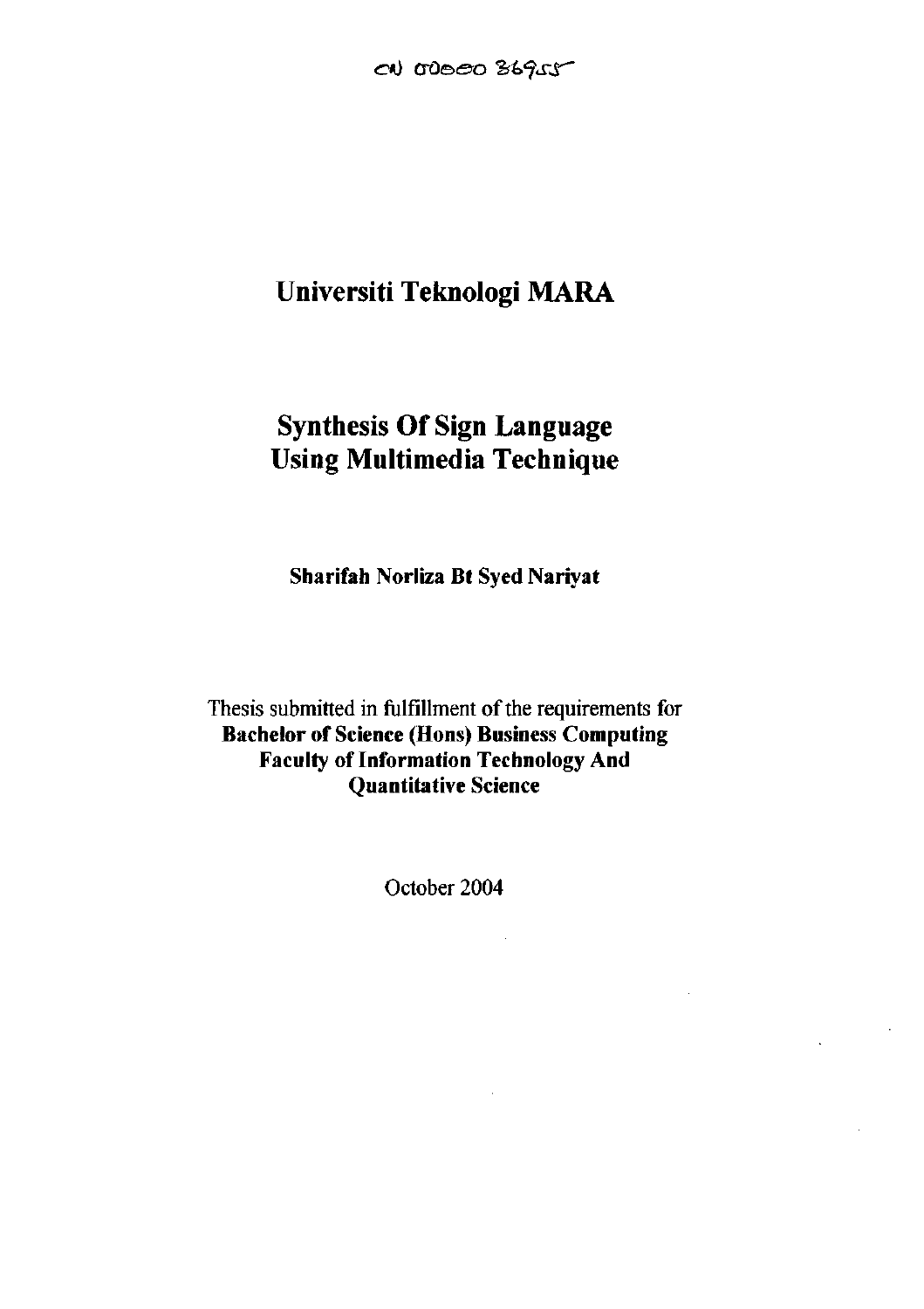#### DECLARATION

I certify that this thesis and the research to which it refers are the product of my own work and that any ideas or quotation from the work of other people, published or otherwise are fully acknowledged in accordance with the standard referring practices of the discipline

OCTOBER 11, 2004 SHARIF AH NURLIZA BT SYED NARIYAT 2001187218

 $\ddot{\phantom{1}}$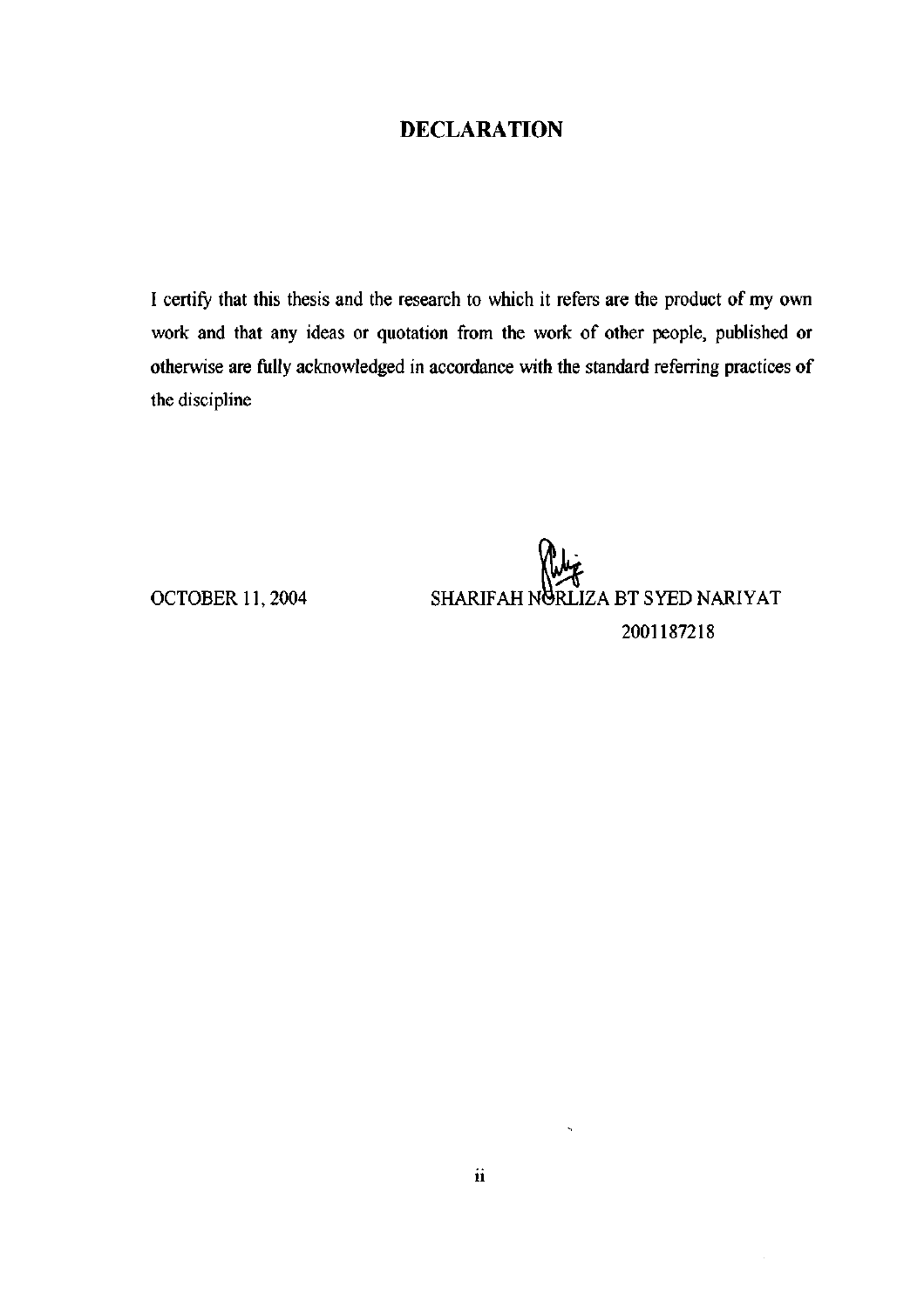#### ACKNOWLEDGEMENT

Praise be to Allah, most gracious, most beneficent, thus final project report has been successfully completed. I would like to give my sincerest appreciation and gratitude to these people for contribution towards achievement of this project. Without their guidance, help and support, I could not have proposed and completed my final year project paper including this report.

First of all, I want to express a million of thanks to En. Syamsul Ariffin Yahaya for be my supervisor and for his time, patient and guidance. Also thank you for all suggestions and ideas and advice on proposing this project. His constructive idea and critics, also cooperation and greatly helped me making this project possible as it is now.

Secondly, to Puan Salwani Bt Jaafar as my Program Coordinator by give so much guidance in advising in achievements of this project.

Also not forget to En. Faisal Ibrahim as my examiner in this project. Thank you for your guidance and for examined me fairly.

Lastly, a great accomplishment to all of my family and friends that always helpful and be an advisor during my difficult time to finish this project. All your support and encourage will be always keep in my mind.

THANK YOU...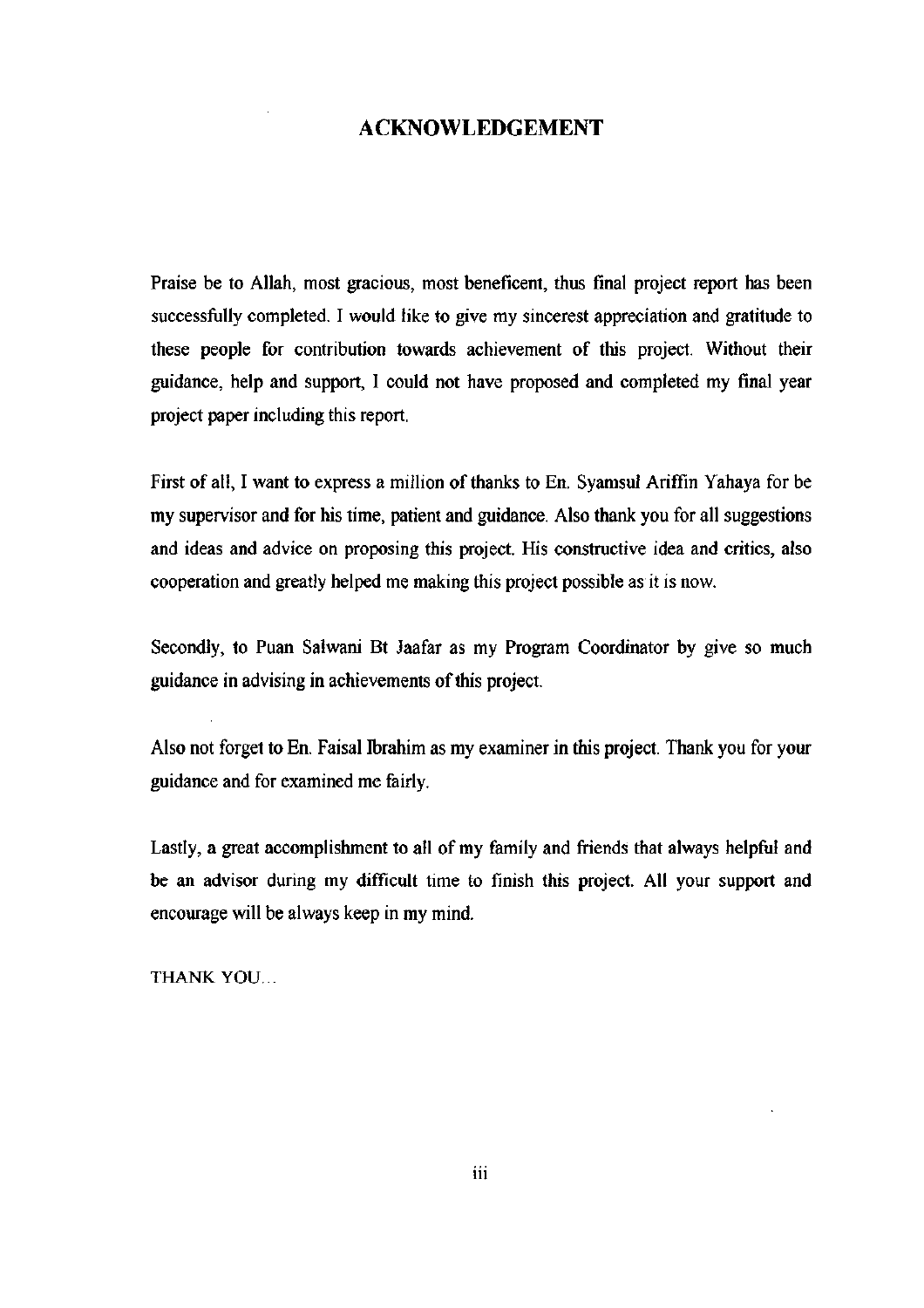#### ABSTRACT

Synthesis of sign language's project is to produce a product of basic learning system in sign language. Base on the concern of the problem that has been face by disabled people and their family members to get the learning source of sign language, this project is one of the solutions to varies the tools of learning on this difficulties. The aimed of the project is to make an interactive system of sign language learning that can be used by all level of people. This system make learning more interesting which it replace manual instructor into one system by using multimedia technique. So many researched has been done in achieving the objectives of this project. The methodologies used on this project are project definition, creative concept, create a storyboard, application development, prototype and publish application. The implementation of this system need a lot of effort such as the software use and the knowledge on the multimedia techniques. The project will came out with an interesting interactive learning that has combination of video and 3D hand techniques. By this combination of technique, hopes it will ease the used of learning environment and as a user friendly to the learner.